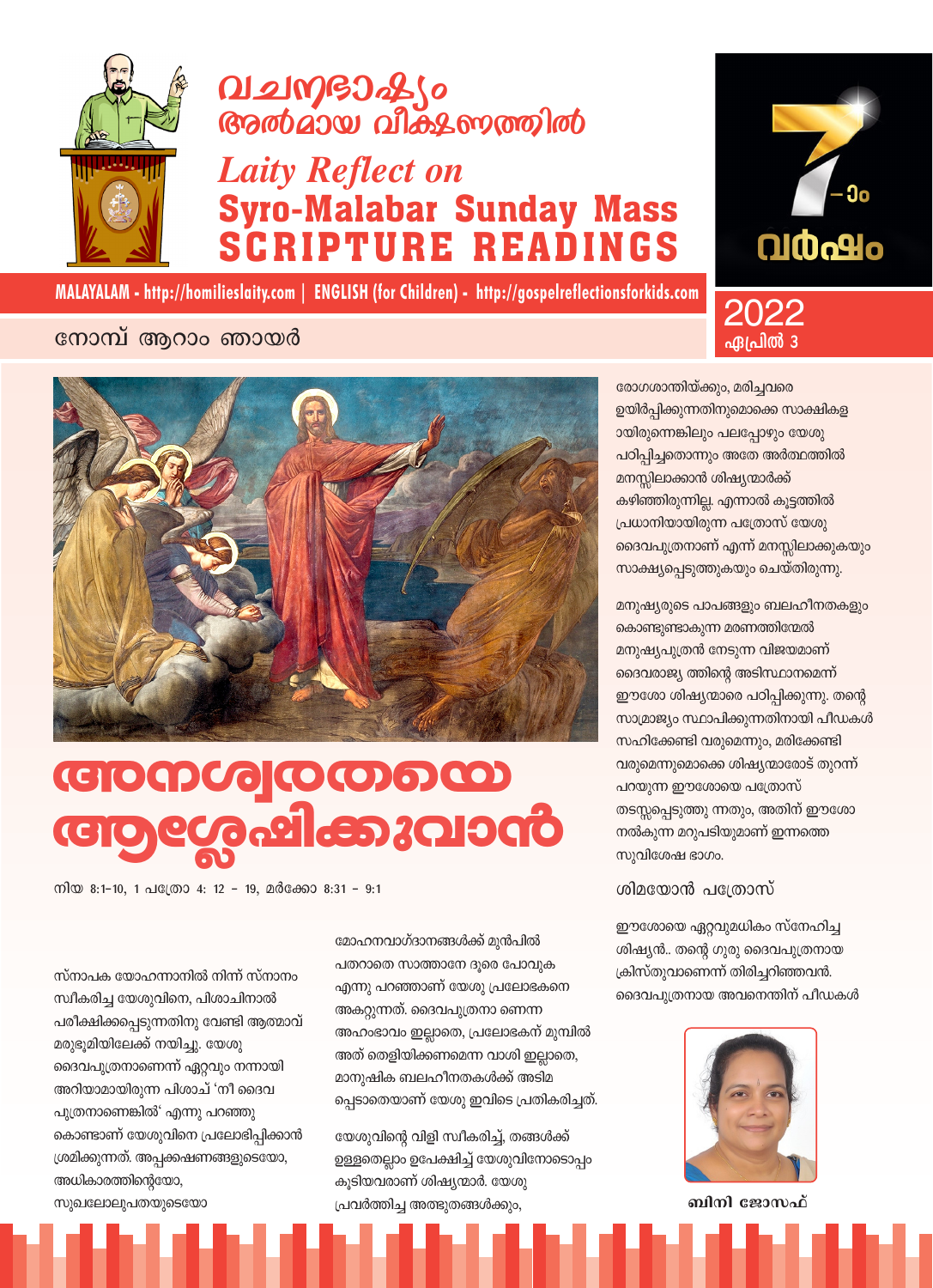സഹിക്കണം? എന്തിന് കുരിശിൽ മരിക്കണം? അല്ലാതെ തന്നെ സകല ത്തിന്റെയും രാജാവായി വാഴേണ്ടവൻ..

അതു മാത്രമായിരുന്നോ ഈശോയെ തടസ്സപ്പെടുത്തിയപ്പോൾ പത്രോസിനെ നയിച്ചിരുന്ന വികാരം? നാളത്തെ രാജാ വാകേണ്ട ക്രിസ്തുവിനോടൊപ്പം നിന്നാൽ, ഭാവിയിൽ അവിടുത്തെ രാജ്യം സ്ഥാപിക്ക പെടുമെന്ന് അവൻ വിശ്വസിച്ചിരുന്നു. ആഡംബരപൂർണമായ കൊട്ടാരത്തിൽ, വജ്രക്കല്ലുകൾ പതിപ്പിച്ച സിംഹാസനത്തിൽ, ചെങ്കോലും കിരീടവും ധരിച്ചിരുന്ന്, കൽപ്പനകൾ പുറപ്പെടുവിക്കുന്നത് അവൻ സ്വപ്നം കണ്ടിരുന്നു. കുടെയുള്ളവർക്കും ഇത്തരം മധുര സ്വപ്നങ്ങൾ ഉണ്ടായിരുന്നതായി അവനറിയാം.

അവരോടാണ് ഈശോയുടെ ഇമ്മാതിരിയുള്ള പേടിപ്പെടുത്തുന്ന വിവരണം.

സഹനത്തോട് ചേർന്നു നിൽക്കുവാൻ ഭയന്നിട്ടാണ് വരാനിരിക്കുന്ന സഹന ത്തെക്കുറിച്ച് പറയുമ്പോൾ അതിന്റെ യൊന്നും ആവശ്യമില്ലെന്ന രീതിയിൽ പത്രോസ് ഈശോയെ തടസ്സപ്പെടുത്തു ന്നതും, മറ്റൊരാവസരത്തിൽ തള്ളിപ്പറയു ന്നതും. ഇത്രയൊക്കെ വേദനകൾ അനുഭവിക്കേണ്ടിവരുന്ന ഒരുവനോടൊപ്പം നിന്നാൽ തങ്ങൾക്കും പീഡനങ്ങൾ ഏൽക്കേണ്ടി വരുമെന്ന് ചിന്തിച്ചുകൊണ്ട് ശിഷ്യന്മാർ ഈശോയെ വിട്ടു പോകുമോയെന്നും അവൻ ഭയപ്പെട്ടു.

എന്നാൽ ഒരാളും തെറ്റിദ്ധാരണയോടെ തന്നെ പിന്തുടരരുത് എന്ന് ആഗ്രഹിച്ച ഈശോയ്ക്ക് പത്രോസിന്റെ ദുരുദ്ദേശത്തോടെ ഉള്ള ഇട പെടൽ ഇഷ്ടപ്പെട്ടില്ല. മരുഭൂമിയിലെ പ്രലോഭ കനെ അകറ്റിയത് പോലെ സാത്താനേ എന്നു അഭിസംബോധന ചെയ്തുകൊണ്ടാണ് ദൈവീകമായ വെളിപ്പെടുത്തലുകൾക്ക് തടസ്സം പിടിക്കുന്ന, മാനുഷികമായ ചിന്തയിൽ പ്രതികരിക്കുന്ന പത്രോസിനോട്

നിന്റെ ചിന്ത ദൈവികമല്ലെന്നും, എന്റെ മുന്നിൽ നിന്ന് പോകൂ എന്നും ഈശോ പറയുന്നത്. അനുദിന ജീവിതത്തിൽ നാം കാണിക്കുന്ന കുരുട്ടുബുദ്ധി, കുറുക്കുവഴി, പരദൂഷണം, പാരവയ്പ്പ്, അഴിമതി, രഹസ്യഅജണ്ടകൾ എന്നിങ്ങനെ സ്വന്തം നേട്ടങ്ങൾക്കായുള്ള മാനുഷിക ചിന്തകളിൽ പ്രവൃത്തിക്കുന്നവരെ മൊത്തത്തിൽ ഈശോ അഭിസംബോധന ചെയ്ത വാക്കാണ്

സാത്താൻ. നിത്യ ജീവിതത്തിൽ എത്ര പ്രാവശ്യം ഈ അഭിസംബോധനയ്ക്ക് നാം അർഹരാകുന്നുണ്ട് എന്ന് നമുക്ക് സ്വയം വിലയിരുത്താം.

#### സഹനങ്ങൾ രക്ഷയോ ശിക്ഷയോ?

സഹനങ്ങളും, മരണവുമെല്ലാം ദൈവകോപത്തിന്റെ ഫലങ്ങളാണെന്നു വിശ്വസിച്ചിരുന്ന ലോകത്തിലേക്കാണ് പീഡനങ്ങളും, തിരസ്കരണങ്ങളും ഏറ്റു വാങ്ങുന്നതിനായി, അപമാനത്തിന്റെയും ശാപത്തിന്റെയും അടയാളമായ കുരിശിൽ മരിക്കുന്നതിനായി ദൈവം മനുഷ്യ പുത്രനായി അവതരിച്ചത്. പാപത്തിന്റെ അടിമത്വത്തിൽ നിന്ന് മനുഷ്യനെ മോചിപ്പി ക്കുന്നതിനാണ് ദൈവപുത്രൻ സ്വയം ബലിവസ്തുവായി തീർന്നത്. രോഗങ്ങളും, കഷ്ടപ്പാടുകളും, സഹനങ്ങളും, ദാരിദ്ര്യവും, മരണവുമൊക്കെ വേദനയാകുന്നത് മാനുഷിക ചിന്തകളിൽ മാത്രമാണ്. മാനു ഷിക ചിന്തകൾ ഭൗതികമായ നേട്ടങ്ങൾക്കു വേണ്ടിയുള്ള ഓട്ടത്തിലാണ്... അത് ജഡിക സന്തോഷങ്ങളും സുഖങ്ങളും അന്വേഷിച്ചു കൊണ്ടിരിക്കുന്നു. ഒരു മനുഷ്യനിൽ തന്നെ ദൈവീക ചിന്തകളും മാനുഷിക ചിന്തകളും ഉണ്ട്. മാനുഷികമായ ചിന്തയാൽ കഴിയുമെങ്കിൽ ഈ പാനപാത്രം എന്നിൽ നിന്ന് അകറ്റേണമേ എന്ന് പ്രാർത്ഥിക്കു മ്പോഴും, ദൈവീക ചിന്തയാൽ അത് എന്റെ ഇഷ്ടമല്ല എന്ന് പറഞ്ഞ് ദൈവേഷ്ടം നിറവേറ്റുവാൻ സ്വയം വിട്ടുകൊടുക്കുന്ന ഈശോയെ നമുക്ക് കാണാം. കുരിശ് മരണം വഴി ഈശോ ലോകത്തിനു നൽകിയ സഹനത്തോടുള്ള കാഴ്ചപ്പാട് അന്നുവരെ ഉണ്ടായിരുന്ന മറ്റേതൊരു വിശ്വാസ കൂട്ടായ്മയിൽനിന്നും വേറിട്ടു നിൽക്കുന്ന ഒന്നാണ്. ഈശോയുടെ കുരിശുമരണം വരെ കുരിശ് അപമാനത്തിന്റെ, മ്ലേച്ചതയുടെ, താഴ്ത്തിക്കെട്ടലിന്റെ അടയാളം ആയിരുന്നു. ആ കുരിശ് രക്ഷയുടെ അടയാളമായി മാറിയത് കാൽവരിയിലെ ബലിയിലൂടെ യാണ്. സഹനമാകുന്ന കുരിശിന്റെ വഴിയിലൂടെ പോകാൻ ഈശോ നമ്മെ വിളിക്കുന്നത് അതിലുടെ ദൈവീകമായ രക്ഷ അഥവാ നിത്യജീവൻ പ്രാപിക്കാൻ ആണ്.

#### ക്രിസ്തുവിനെ അനുഗമിക്കുന്നവർ

എന്നെ അനുഗമിക്കാനാഗ്രഹിക്കുന്നവൻ സ്വയം പരിത്യജിച്ച് തന്റെ കുരിശും എടുത്തു എന്റെ പിന്നാലെ വരുവിൻ എന്നരുളിച്ചെയ്ത ഈശോയെ അനുഗമിക്കുന്നു എന്ന് അവകാശപ്പെടുന്നവരാണ് നാം. എന്നാൽ ഈശോ വിളിച്ചത് അധികാരത്തിന്റെ സിംഹാസനങ്ങളിൽ ഇരിക്കാനോ, തിളങ്ങുന്ന മേലങ്കികൾ അണിയാനോ, കല്ലുകൾ പതിപ്പിച്ച കുരിശുകളിൽ മുത്താനോ, പ്രദക്ഷിണങ്ങൾക്ക് മുൻപേ സ്വർണ്ണക്കു രിശുകൾ ചുമക്കാനോ അല്ല. മറിച്ച് തനിക്കുവേണ്ടി, സുവിശേഷത്തിനു വേണ്ടി അപരനോട് ക്ഷമിക്കുവാനും, വേദനിപ്പിക്കു ന്നവനു വേണ്ടി പ്രാർത്ഥിക്കാനും, ശത്രു വിനെ പോലും സ്നേഹിക്കാനും, സഹന ങ്ങൾ ഏറ്റെടുക്കാനും, സർവ്വം തൃജിക്കാനും, കൊലമരമാകുന്ന കുരിശു ചുമക്കാനും, സ്വന്തം ജീവൻ പോലും നഷ്ടപ്പെടുത്താനും ആണ്. ആ അർത്ഥത്തിൽ നിത്യ ജീവനിൽ പങ്കുചേരാനുള്ള ഈശോയുടെ വിളി സ്ഥീകരിക്കുവാൻ എനിക്കും നിങ്ങൾക്കും കഴിഞ്ഞിട്ടുണ്ടോ?

#### സുവിശേഷം ആകാനും സുവിശേഷം ഏകാനും

ലോട്ടറിയെടുക്കാൻ ആഗ്രഹിക്കുന്നവരെല്ലാം ഇന്ന് സ്മിജയ്ക്ക് പിന്നാലെയാണ്. ബംബർ ഭാഗ്യത്തെക്കാൾ വിലയാണ് സ്മിജയുടെ വാക്കിന്. ഫോണിലൂടെ കടം പറഞ്ഞു വാങ്ങിയ ടിക്കറ്റിന് ആറുകോടി രുപയുടെ സമ്മാനമടിച്ചിട്ടും മാനുഷിക ബലഹീന തകളിലും, ബന്ധുക്കളുടെയും, സുഹൃത്തു ക്കളുടെയും സ്നേഹം പൊതിഞ്ഞ പ്രലോ ഭനങ്ങളിലും വീണു പോകാതെ ആ ടിക്കറ്റ് അവകാശിയെ ഏൽപ്പിച്ച ആലുവക്കാരി സ്മിജയെക്കുറിച്ചു വായിച്ചിട്ട് അധികം നാളായിട്ടില്ല. ഈ വാർത്ത അറിഞ്ഞ തമിഴ്നാട് സ്വദേശിനി പത്മ സുബ്ബറാവു കേരളത്തിൽ വന്ന് സ്മിജയെ കാണുകയും അന്നുമുതൽ ഫോണിലൂടെ വിളിച്ചു പറഞ്ഞു ടിക്കറ്റ് എടുക്കുകയും ചെയ്തു. അങ്ങനെ അവർ എടുത്ത ടിക്കറ്റിന് കഴിഞ്ഞ ദിവസം രണ്ടാം സമ്മാനമായ 25 ലക്ഷം രൂപ അടിച്ചു. കോടികൾ സമ്പാദിക്കാനല്ല, മറിച്ച് ദാരിദ്ര്യത്തെ അതിജീവിക്കാനാണ് സ്മിജ ലോട്ടറി ടിക്കറ്റ് വിൽപ്പന തുടങ്ങിയത്. ഒപ്പം രോഗിയായ മകനെ ചികിത്സിക്കാനും. ഈ

മുൻപൊരിക്കൽ വാർത്തകളിൽ നിറഞ്ഞ സ്മിജ സുവിശേഷം ആയി വീണ്ടും വൈറലായിരിക്കുകയാണ്. ഗാന്ധി തലയുള്ള

പ്രാരബ്ധമൊന്നും ദൈവീകമായി ചിന്തിക്കു

ന്നതിൽ നിന്ന് സ്മിജയെ വിലക്കിയില്ല.